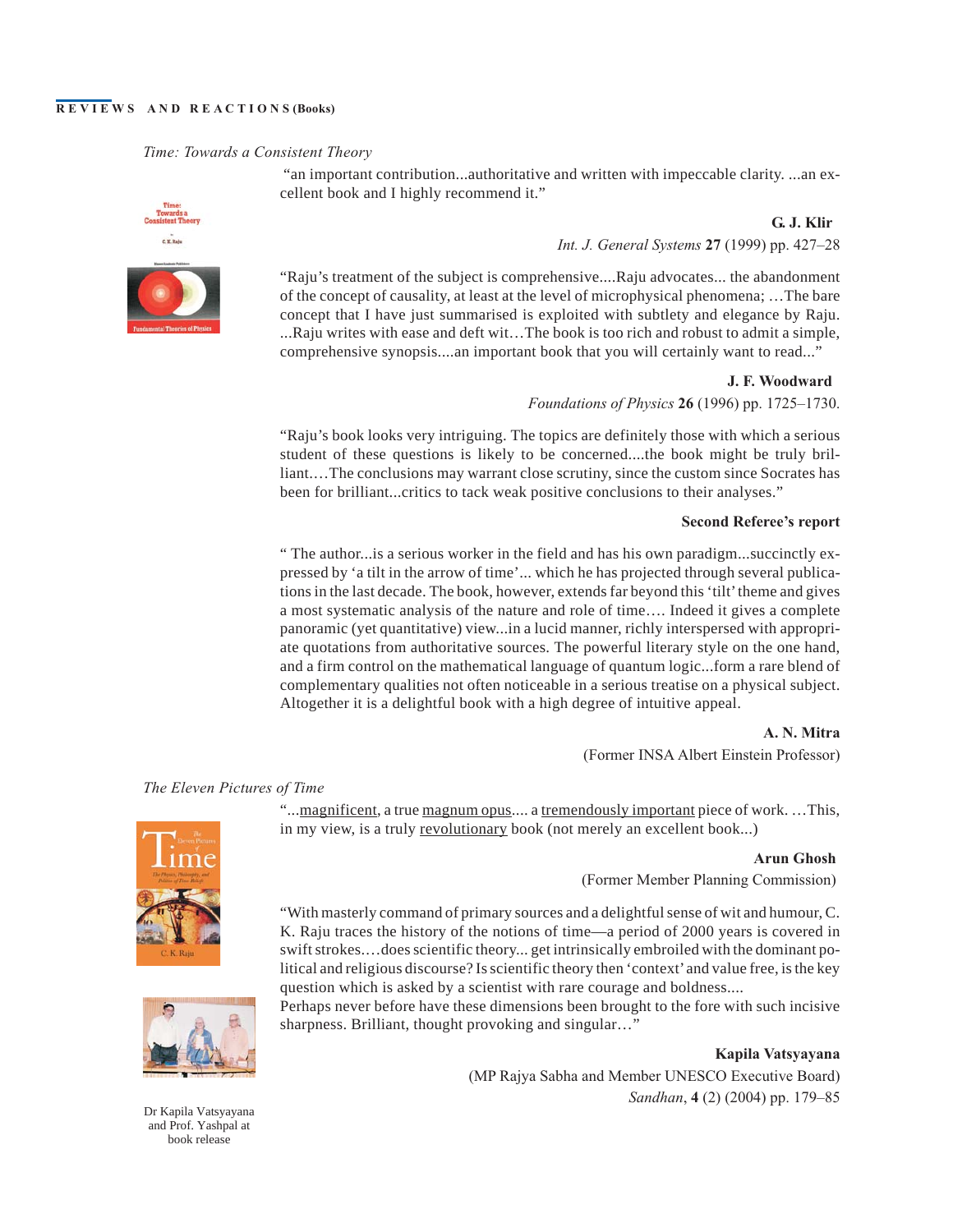"This is a book with a difference, and the difference will excite some readers, as it did me, and infuriate many others. It is a sustained critique of the dominant western faith in the linearity of time. Fittingly the author presents a non-linear book...Raju's quest is a bold one, an excavation of the physics, philosophy and politics of time over the last 1600 years....Central to Raju's perspective is the obvious yet neglected idea that the notion of time is fundamental to both religion and science, each of which has influenced the other. ...This unique book weaves its complex way through the subsequent labyrinth relationship It is a story of the West. But it is a story informed by non-western understanding... ...I want to compliment and thank C.K.Raju for what he has done in this important book. Future debate ought begin here."

#### **Don Miller**

*Time and Society,* London, **13**(2), September 2004, pp. 405–407.

"…[a] very scholarly and thoughtful book…. expectedly admirable."

**D. P. Chattopadhyaya** (former Governor of Rajasthan, and Union Cabinet Minister)

### *Cultural Foundations of Mathematics*

"I enjoyed very much the book....proof in the western mathematical tradition is dealt with remarkable originality by C. K. Raju. ...a treatment which is both didactical and rigorous. I have no hesitation at all in placing this book among the best treatments of the history and philosophy of mathematics*."*

### **Ubiratan D'Ambrosio**

Felix Klein Medal (referee report)

"It has been common understanding that mathematical proof based on deduction is universal and is the ultimate proof and also that mathematical truths are eternal universal truths. C K Raju argues that this is a narrow European view of mathematics and the Indian view was very different and empirical. Thus he has raised the important issue of cultural foundation of mathematics."

*Ghadar Jari Hai,* 2(1) (2007) pp. 26–29

Full text: <http://IndianCalculus.info/Cultural-Foundations-Mathematics-review-GJH.pdf>

"This commendable effort has been provided in an excellent quality production... .It is an essential reference book in libraries the world over."

> **K. Srinivasa Rao** (*The Hindu*, 12 Feb 2008)

"This book brings new facts on the history of mathematics and science that if carried to its logical conclusions should transform our Eurocentric perceptions. The author C.K. Raju comes to this task with an impeccable...knowledge of science and technology. He was a leading figure in the first supercomputer put together in India at a time when the US banned supercomputer exports to India, the ideology of computing in mathematics being identical to the Indian ideology of mathematics which he posits...monumental theories of Greek source of science has been built from stray casual remarks in texts from the 12th century...the implications of this are truly revolutionary."

**Susantha Goonatilake**

*Sandhan* 7(1) (2008) pp. 181–85

All citizens of India, present and future should be grateful to Professor Chandra Kant Raju....

*Indian Journal of History of Science*, **46**(1) (2011) pp. 159-165

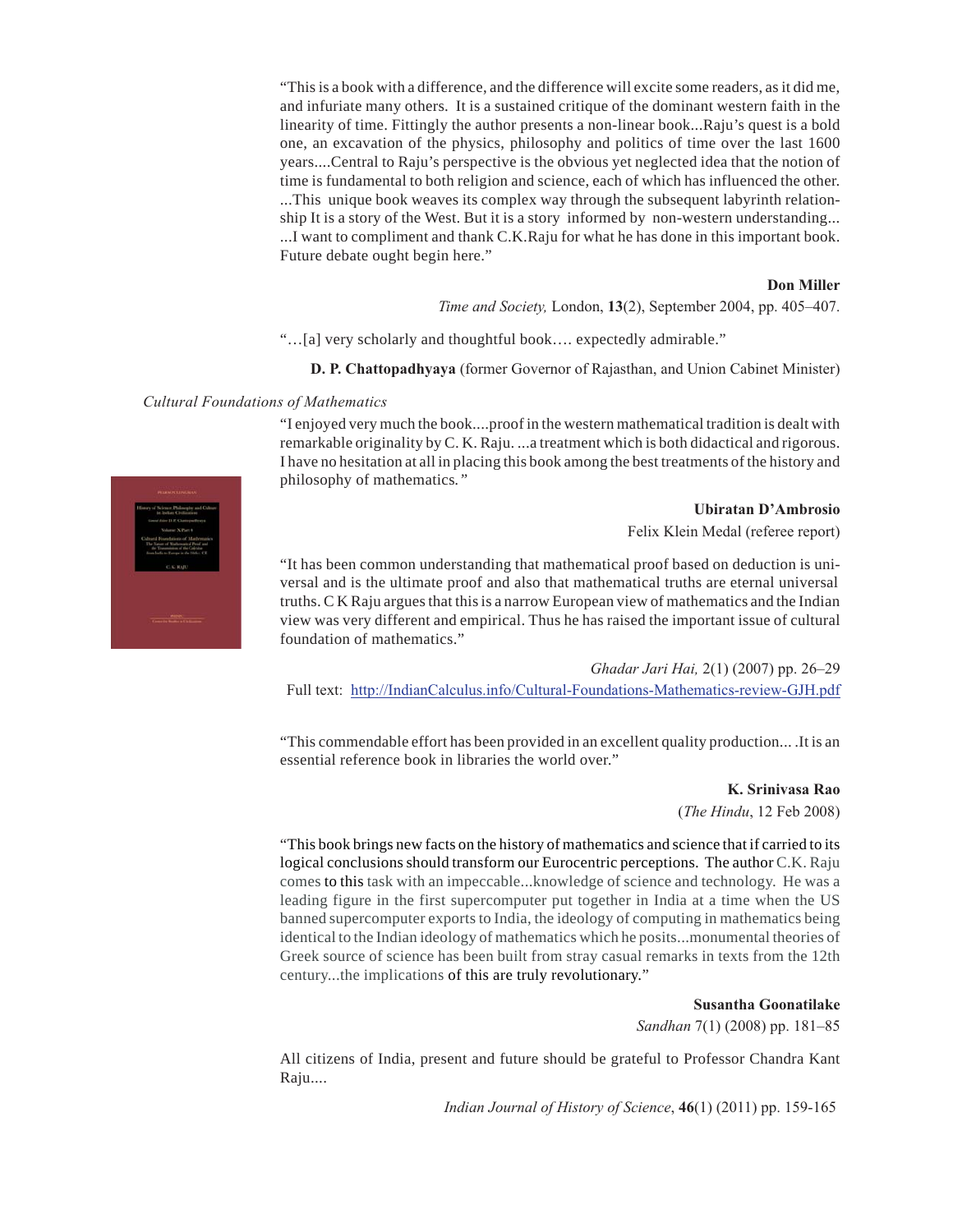# *Is Science Western in Origin?*

"Raju makes mincemeat of the received view of the Greek origins of science."



**Vinay Lal** (Professor, University of California, Los Angeles)

"an excellent monograph...by Prof. C K. Raju, ...who has written earlier a book on *Time* – the later work is also of high academic standard....though small in length, [it] is much larger in significance. ...It is highly learned in its contents..."

> **Asghar Ali Engineer** (Chairman, CSSS and winner of Right Livelihood Award *Islam and Modern Age*, Dec 2009



"C K Raju has been arguing passionately through several lectures and books about the uniqueness of ancient Indian mathematics and how it influenced the rest of the world. He says what is taught as standard modern mathematics today, is based on theological positions taken by the Church after the Crusades."

> *Ghadar Jari Hai* III (3&4), 2009, pp. 8-11 and back-cover Introduction to interview by **Shivanand Kanavi** (Vice President, TCS)

"I see the pamphlet as a whole as both path-breaking and definitive."

**Martin Bernal**(Professor, Cornell University, and author of *Black Athena*)

## *Ending Academic Imperialism*



Prof. Chandra Kant Raju's "Ending Academic Imperialism: ABeginning" is a must-read for educators. He writes: "Academic imperialism begins with Western education, which has not been seriously challenged in the hard sciences. Colonialism changed the system of education to stabilize Western rule through indoctrination." Prof. Raju continues: "The change was possible just because a large section of the colonized elite had already swallowed the 18th-Century racist history, that only the West had innovated science. That bad history was bolstered by a bad philosophy of science, both fundamentally warped by the religious fanaticism which overwhelmed Europe from the Crusades in the 11th century until the 17th century." Why do people continue to believe a story contrary to all facts?" he asks, answering: "Because people resist change. How? They accumulate hypotheses to 'save the story.' It's a 'theorem' of the philosophy of science that any story, however fantastic and contrary to fact, can be saved for any length of time by accumulating sufficiently many hypotheses."

Francis Kwarteng <http://www.modernghana.com/news/512893/1/the-best-educational-formula-ll.html>

Since many Non-European scholars look predominantly at and to the West and less to themselves and each other... these societies have largely remained in a subordinate position to Europe...and have also failed to develop from their own roots. Dr. C. K Raju... makes the point very well in ..."Ending Academic Imperialism".